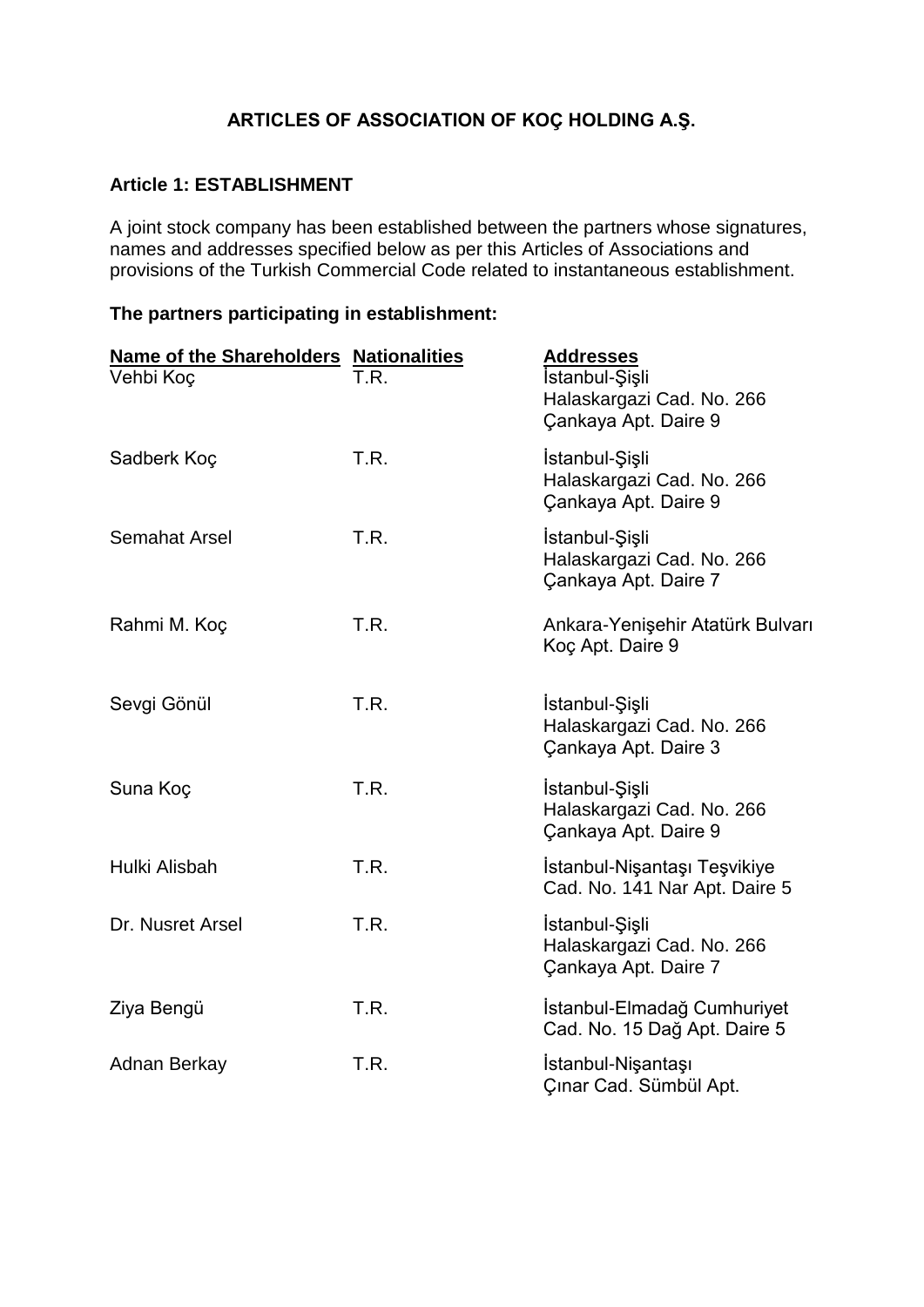| <b>Isak De Eskinazis</b> | T.R. | İstanbul-Maçka Silahhane Cad. No.<br>266 Arda Apt. Daire 3          |
|--------------------------|------|---------------------------------------------------------------------|
| Erdoğan Gönül            | T.R. | İstanbul-Şişli<br>Halaskargazi Cad. No. 266 Çankaya<br>Apt. Daire 3 |
| Kenan Inal               | T.R. | İstanbul-Nişantaşı Emlak Caddesi<br>No. 38/4                        |
| Can Kıraç                | T.R. | Izmir-Mithatpaşa Cad. No. 752 Binaz<br>Apt. Daire 3                 |
| Çiğdem Koç               | T.R. | Ankara-Yenişehir Atatürk Bulvarı<br>Koç Apt. Daire 9                |
| Muhterem Kolay           | T.R. | Istanbul-Harbiye Cumhuriyet Cad.<br>Kolay Apt. Daire 6              |
| <b>İsrail Menaşe</b>     | T.R. | İstanbul-Elmadağ Cumhuriyet Cad.<br>No. 10 Dağ Apt. Daire 11        |
| <b>Bernar Nahum</b>      | T.R. | İstanbul-Nişantaşı Valikonağı<br>Caddesi Perihan Apt.               |
| Behçet Osmanağaoğlu      | T.R. | İstanbul-Teşvikiye<br>Eski Kağıthane Cad. 104/1                     |
| Fazıl Öziş               | T.R. | Istanbul-Topağacı Ihlamur Yolu No.<br>24 Renk Apt. Daire 4          |
| Hüseyin Sermet           | T.R. | Ankara-Çankaya Farabi Sok. No. 14<br>Yalı Apt. Daire 2              |

# **Article 2: TITLE OF THE COMPANY:**

Name of the Company is "Koç Holding Anonim Şirketi" which will hereafter be shortly referred to as the "Company".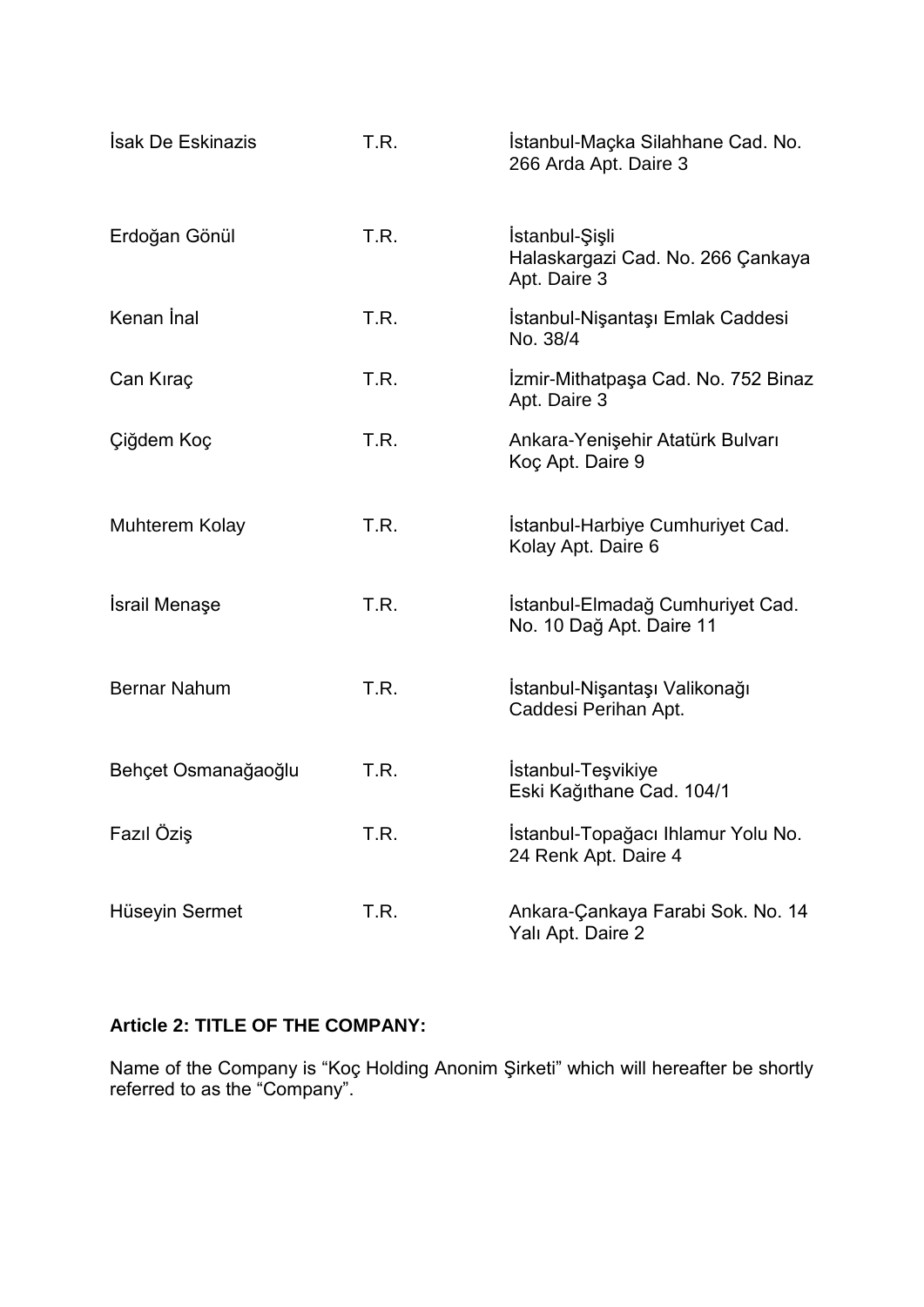### **Article 3: PURPOSE AND SCOPE:**

The Company has been founded for the purpose of starting up various businesses or participating in the share capital of various entities, and to promote and contribute to the successes of companies founded or participated or otherwise managed by the Company in their own fields of business, and to ensure that they are administered and managed in a more profitable, efficient manner and in accordance with the prevailing market conditions and requirements, and to provide shared service platforms for diminishing the financial burden of such services. For these purposes, the Company may particularly engage in the following activities:

- 1. In order to achieve its objectives, the Company may purchase, build or cause others build, all types of movable and immovable assets and personal and real properties at home or abroad; and may establish all kinds of other personal rights or rights in kind thereon; and may lease such properties; and may operate, let or sell the properties whether acquired or leased as above; and may establish real rights in favor of the third parties, and may revoke the same in compliance with the regulations of the Capital Markets Board.
- 2. In order to achieve its objectives, the Company may borrow from local or foreign persons, firms or banks; and may assume all kinds of other financial, commercial and economic commitments towards third parties; and may issue bonds and other types of capital market instruments in compliance with the regulations of the Capital Markets Board; and may invest in securities, derivatives and other types of capital market instruments; and may give sureties and guarantees in favor of third parties in compliance with the regulations of the Capital Markets Board; and may, if required, accept establishment of pledges and/or mortgages in its own favor on movable and immovable properties of third parties; and may annul the mortgages established in its own favor or waive its rights of pledge, and may accept sureties and guarantees given by third parties in favor of the Company.
- 3. Without prejudice to other provisions of these Articles of Association, the Company may carry out the activities and operations listed above either directly or indirectly through local or foreign persons or entities; and to this end, if deemed useful and necessary, may found ordinary partnerships, commercial companies or other legal entities at home or abroad, or may fully or partially acquire ordinary partnerships or other legal entities with the same purpose, and may acquire, hold or transfer the shares of such companies, and may participate in ordinary partnerships, for the purposes other than brokerage or asset or portfolio management businesses. The provisions of the Capital Markets laws and regulations pertaining to the disguised income transfer are reserved.
- 4. The Company may take all and any actions including imports, exports and any types of trading activities on behalf of itself or its affiliates in order to perform the above mentioned transactions, and may assume management of other companies through agreements entered into with such companies.
- 5. Provided that it does not conflict with the Capital Markets laws and regulations, and the required public disclosures are made, and the information regarding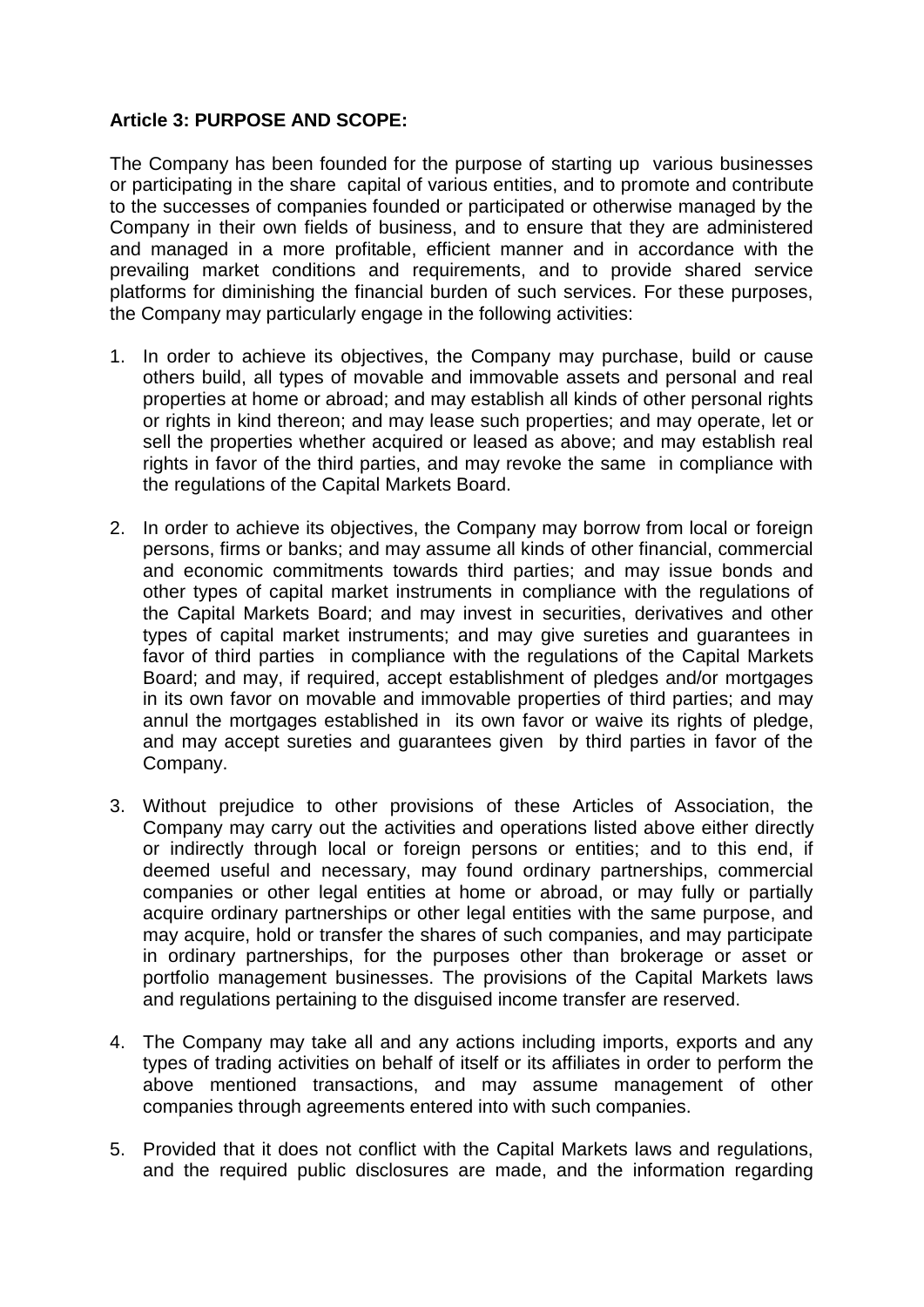donations granted during the year are submitted to the shareholders in the annual general assembly meeting, and the upper limit of donations is determined and approved by the general assembly of shareholders, and the donations granted are taken into consideration in calculation of the distributable profit , the Company may make donations and grants to foundations, associations, universities and similar other institutions established for social and charitable purposes, and may enroll in societies and associations, and may participate in foundations, in a manner not to interfere with its activities within its scope and purpose. Donations in excess of the upper limit designated by the general assembly of shareholders are not permitted.

- 6. Subject to compliance with the provisions of the Capital Markets laws and regulations pertaining to disguised income transfer, the Company may engage in all kinds of registration, annotation, correction of kind, subdivision, combination, sharing, parceling or related abandonments and disposals with respect to all and any real properties in land registries, and may make abandonments for green areas and roads, and may give statements and waivers, and may abandon or dispose of the said real properties free of charge.
- 7. The Company may purchase, let, sell or lease land, sea and air transportation means and vehicles, and subject to compliance with provisions of the Capital Markets laws and regulations, may establish all types of personal rights and rights in kind, including, but not limited to, mortgages and pledges, on the same in its own favor and/or in favor of third parties, and may remove and annul such encumbrances.
- 8. In line with its objectives, the Company may acquire, hold, transfer, or otherwise dispose of all types of licenses, trademarks, patents, know-how, brand names, trade names and all other intellectual property rights, and have them duly registered in its own name, or may put up as collateral or enter into relevant license agreements in compliance with provisions of the Capital Markets laws and regulations
- 9. The Company may provide technical services by using its own expertise and experience; and may make all kinds of industrial and commercial investments at home or abroad for achievement of its objectives; and accordingly, may establish factories, plants and sales offices at home or abroad, and may provide services relating to architecture, engineering, design, software, book keeping, call center and data retention; and may enter into technical assistance agreements on behalf of itself or other companies.
- 10. Without prejudice to the provisions of the Capital Markets laws and regulations pertaining to disguised income transfer, the Company may participate in tenders locally or abroad either by itself or in partnership with third parties.
- 11. Subject to compliance with provisions of the laws and regulations of the Capital Markets Board and provided that it obtains the necessary permissions, the Company may take out insurance coverage on behalf of itself or its affiliates.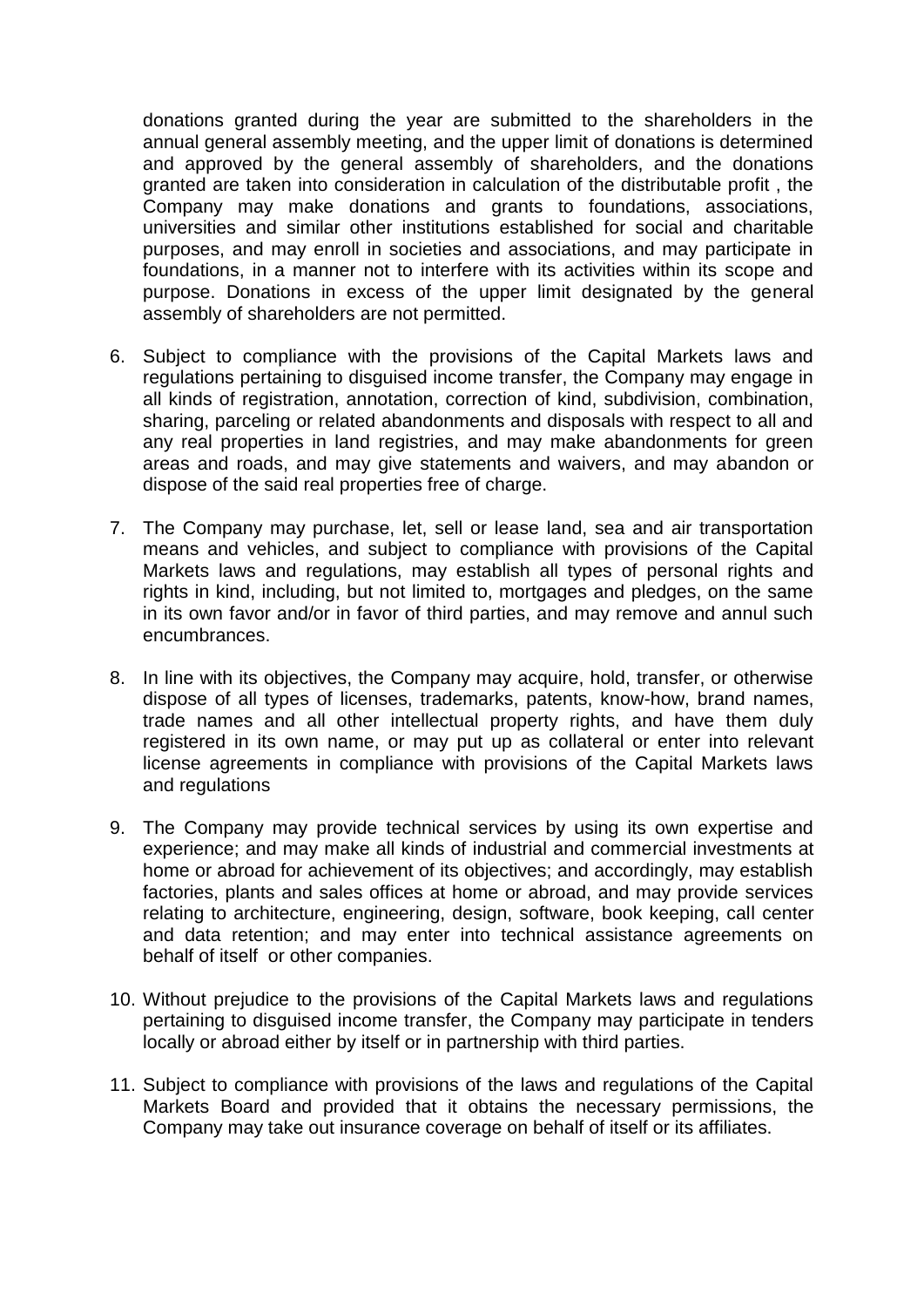In case of any modifications to the scope and purpose of the Company, the Company shall obtain the necessary permissions form the Ministry of Customs and Trade and the Capital Markets Board.

### **Article 4: HEAD OFFICES AND BRANCHES OF THE COMPANY**

The Company is domiciled Üsküdar, Istanbul. Its address is Azizbey Sok., No. 1, Nakkaştepe, Kuzguncuk 34674 Üsküdar. In the case of a change of address, new address shall be registered with Trade Registry and published in the Turkish Trade Registry Gazette; and necessary notifications shall be filed with the Ministry of Customs and Trade and the capital Markets Board. All notifications and correspondence delivered to the registered and published address of the Company are deemed to be properly served on the Company. Failure of the Company to have its new address duly registered and published in a timely manner after moving from its registered and published address shall be considered as a just cause for dissolution. If the Company opens branches, the branches will also be registered with the Trade Registry and published in the Turkish Trade Registry Gazette.

### **Article 5: TERM OF THE COMPANY**

The Company is founded for an indefinite term, and may be dissolved due to legal reasons or by a decision to be taken by the General Assembly of Shareholders in accordance with the pertinent provisions of the Turkish Commercial Code.

### **Article 6: CAPITAL**

The Company has accepted the authorized capital system according to the provisions of the annuled Law no. 2499, and has shifted to authorized capital system with the authorization no. 219, dated 13.7.1984, of the Capital Markets Board.

The authorized capital limit of the Company is TL 5,000,000,000 (five billion Turkish Lira), divided into 500,000,000,000 (five hundred billion) registered shares each with a nominal value of 1 (One) Kuruş.

The authorized capital limit granted by the Capital Markets Board is valid for five years between 2021 and 2025. Even if the authorized capital limit permitted as above has not been reached as of the end of 2025, the Board of Directors must, to be able to take a capital increase decision after 2025, obtain the authorization of the General Assembly of Shareholders for a new term of up to 5 years, with a prior authorization of the Capital Markets Board for the previous upper limit or for a new upper limit amount. In the absence of such authorization the Company will not be able to make a capital increase by a Board resolution.

The issued capital of the Company is TL 2,535,898,050 (two billion five hundred and thirty-five million eight hundred and ninety-eight thousand and fifty Turkish Lira), divided into 67,877,342,230 Group "A" and 185,712,462,770 Group "B" registered shares each with a nominal value of 1 (One) Kuruş.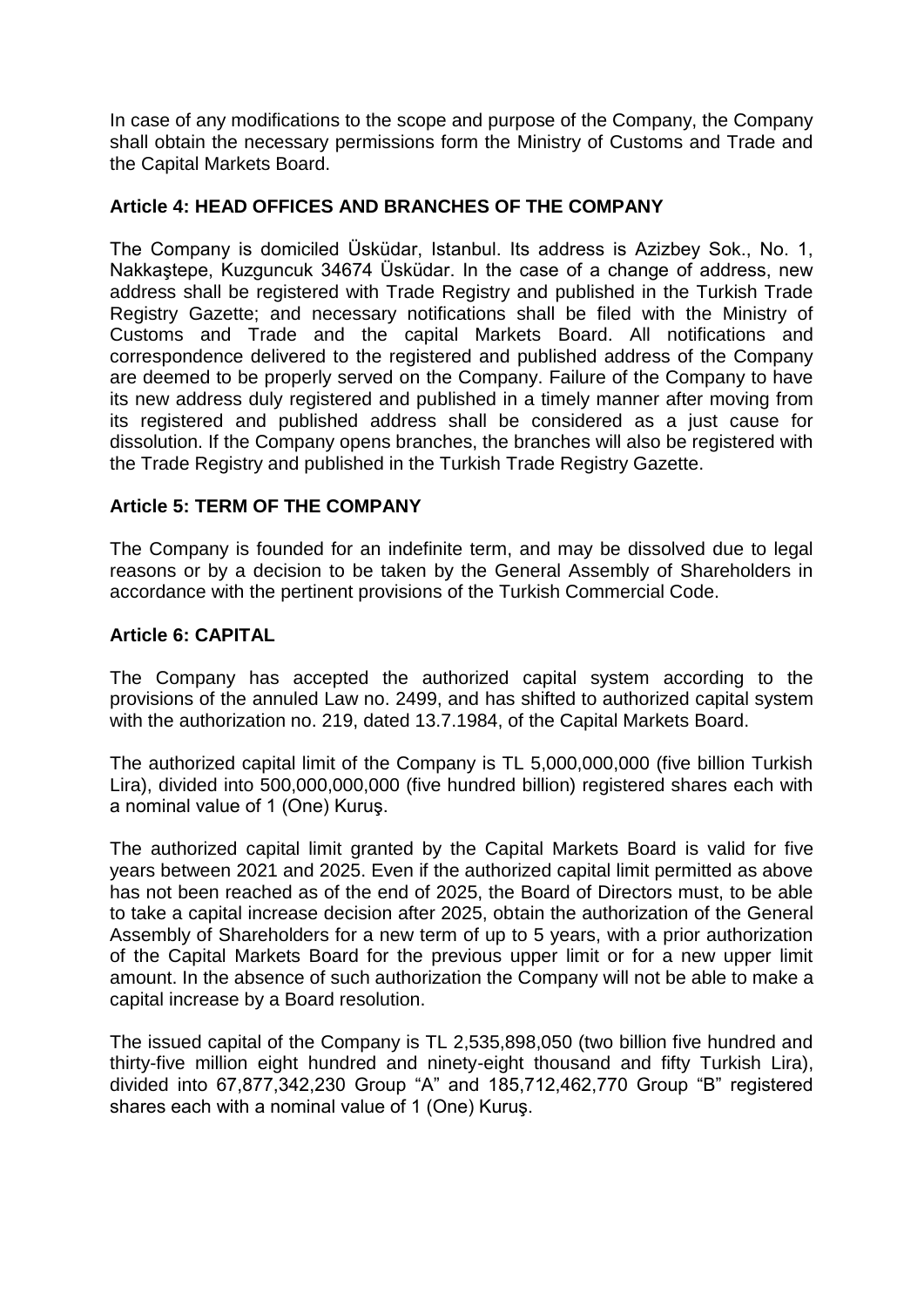The issued capital of the Company of TL 2,535,898,050 (two billion five hundred and thirty-five million eight hundred and ninety-eight thousand and fifty Turkish Lira) has been fully paid free of any collusion.

All of Group "A" and Group "B" shares of the Company are registered shares. The shares representing the share capital of the Company are dematerialized in accordance with the dematerialization principles.

The capital of the Company may be reduced or increased if and when required, within the frame of provisions of the Turkish Commercial Code and Capital Markets laws and regulations.

The Board of Directors is authorized to decide to increase the issued capital by issuing new shares up to the upper limit of the authorized capital if and when deemed necessary in accordance with the applicable provisions of the Capital Markets Law, to restrict the rights of the holders of preferential shares, to limit the rights of option of shareholders on newly issued shares, and to issue shares above (with premium) or below the nominal value per share. The power to restrict the preemptive rights on newly issued shares cannot be used in a manner that would cause inequality between shareholders. The pre-emptive rights of shareholders on newly issued shares may be restricted in one or several capital increases; provided, however that, the total sum of capital increases restricting the pre-emptive rights on newly issued shares within the authorization period of 5 (five) years cannot exceed 10% of the issued capital.

In any case, the Board of Directors will issue new Group "A" and Group "B" shares pro rata to the existing shares held by the Group A and Group B shareholders respectively as of the time of capital increase. Shareholders participate in capital increases by subscribing for the shares to be issued in the same group as their existing shares, along with the privileges attached to the related group. Provided, however, the pre-emptive rights not used in Group B will pass to Group A shareholders. Group A Shareholders may use such pre-emptive rights in accordance with the regulations of the Capital Markets Board. Those who subscribe for shares to be issued with a premium in the related capital increase shall be obliged to separately pay to the Company, pursuant to article 519 of the Turkish Commercial Code, the premiums to be determined in addition to the nominal value of shares as of the date of issue.

## **Article 7: DIVIDEND RIGHT CERTIFICATES**

At the time of foundation of the Company, in consideration of his efforts and services for improvement of the business activities of the Company, Vehbi Koç was granted 100 registered dividend right certificates on a free of charge basis which can be and freely transferred without any restriction, and the founder's dividend right certificates are recorded in the book of holders of dividend right certificates.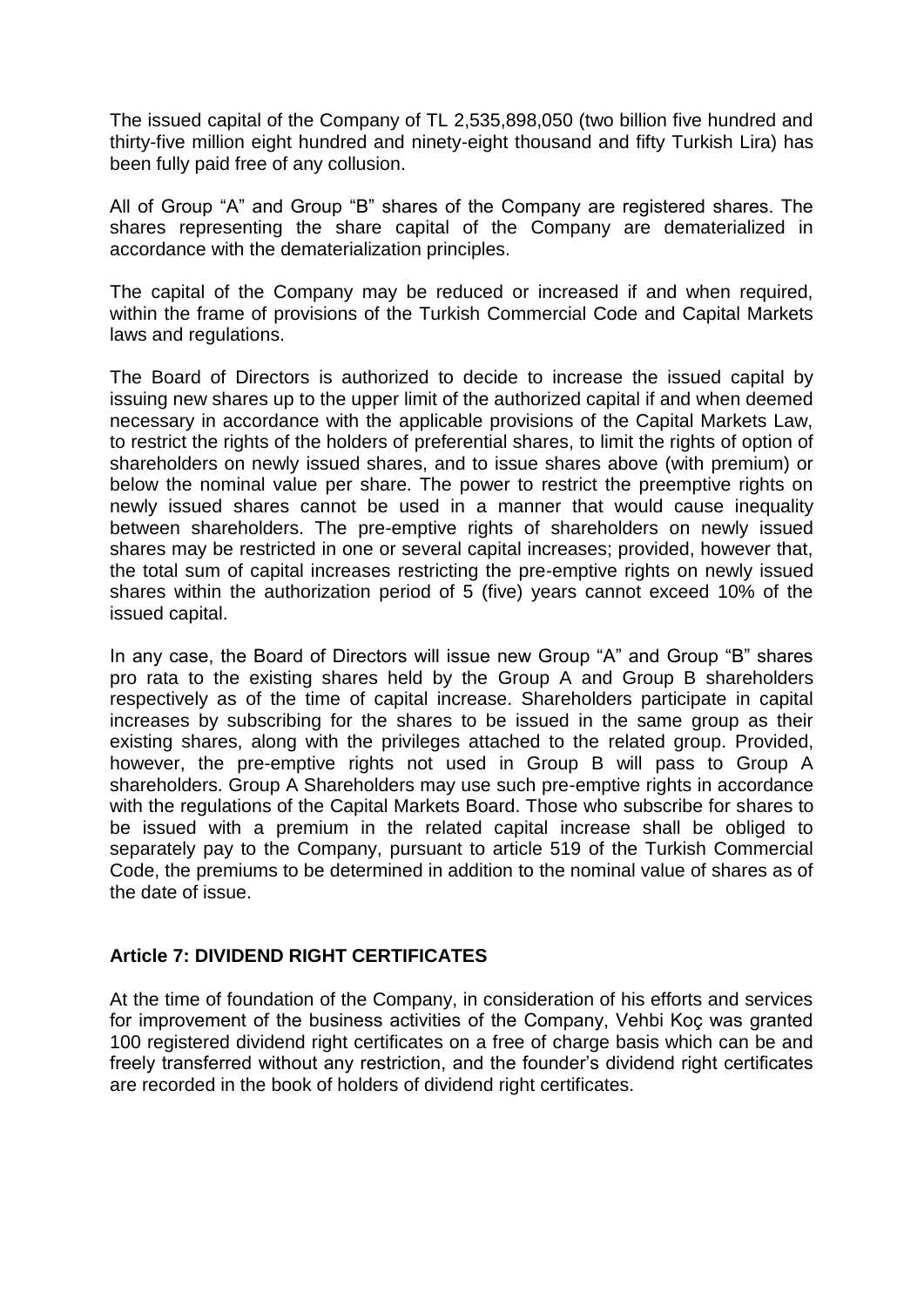### **Article 8: ISSUE OF BONDS AND OTHER SECURITIES**

For sale to natural persons and legal entities at home or abroad, and subject to compliance with the provisions of the Capital Markets Law and other pertinent laws, the Company may, by a decision of its Board of Directors, issue all types of bonds, convertible bonds, interchangeable bonds, and gold, silver and platinum bonds, and commercial papers, dividend right certificates, profit and loss sharing certificates, and other types of capital market instruments accepted and classified by the Capital Markets Board as debt instruments, and all kinds of other capital market instruments. Pursuant to the Capital Markets Board, the Board of Directors is authorized to determine maximum amounts, type, maturity, interest rate and other conditions of issue, and to authorize the Company management in connection therewith. Such transactions shall be performed in compliance with the provisions of the Capital Markets Law and other pertinent laws.

### **Article 9: TRANSFER OF SHARES AND ESTABLISHMENT OF RIGHT OF USUFRUCT ON SHARES**

Transfer of shares is subject to the pertinent provisions of the Turkish Commercial Code and the Capital Markets laws and regulations. In relations with the Company, only the persons registered in the share book as per the records kept in the Central Registry Agency will be considered and treated as holders of shares or holders of rights of usufruct on shares.

The transfer of the publicly traded registered shares of the Company shall be governed by and subject to the pertinent regulations of the Capital Markets Board.

Group "A" shares which are not publicly traded may be transferred outside the stock exchange only with the prior consent of the Company. The Company may refuse to give its consent by offering the transferor to purchase its shares on behalf of itself, other shareholders or third parties at their actual value applicable as of the time of application.

#### **Article 10: ACQUISITION OR ACCEPTANCE OF ITS OWN SHARES AS PLEDGE BY THE COMPANY**

The Company may accept as pledge and/or acquire its own shares for consideration in accordance with the relevant articles of the Turkish Commercial Code, and regulations of the Capital Markets Board and other applicable legislation.

### **Article 11: BOARD OF DIRECTORS, ELECTION OF DIRECTORS AND BOARD DECISIONS**

11.1. Without prejudice to the non-transferable powers of the General Assembly of Shareholders pursuant to the relevant provisions of the Turkish Commercial Code, the Company will be managed and directed by a Board of Directors consisting of minimum 9 and maximum 18 members to be elected by the General Assembly of Shareholders in accordance with the relevant articles of the Turkish Commercial Code, and regulations of the Capital Markets Board. Number and qualifications of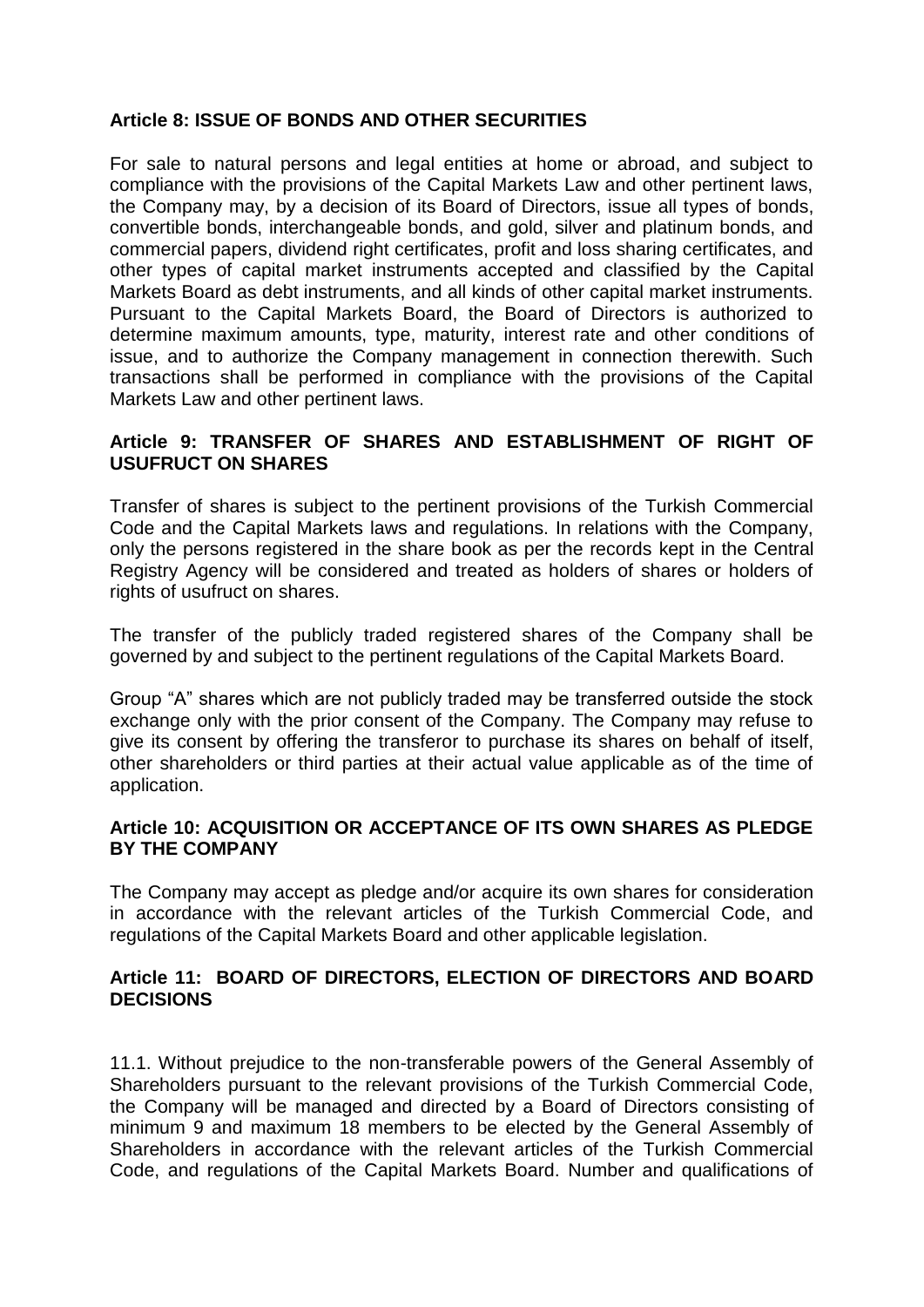independent members of the Board of Directors will be governed by the regulations of the Capital Markets Board pertaining to Corporate Governance Principles.

11.2. Members of the Board of Directors are elected for a maximum term of three years. Any Director whose term of office is over may be re-elected.

11.3. The General Assembly of Shareholders is authorized to determine the number of and to elect members of the Board of Directors. Without prejudice to the obligations with regard to independent members arising out of the Corporate Governance Principles of the Capital Markets Board, the General Assembly of Shareholders may at all times replace all or any of the Directors if and when deemed necessary pursuant to provisions of article 364 of the Turkish Commercial Code.

11.4. If and when a vacancy occurs in the Board of Directors for any reason whatsoever, the Board of Directors temporarily elects a member who is eligible and meets the legal requirements, and submits such election to the approval of the next subsequent meeting of the General Assembly of Shareholders. If any independent member loses its independence, or resigns, or becomes incapable of performing its duties, the procedures envisaged in the pertinent regulations of the Capital Markets Board shall apply.

11.5. Meeting and decision quorum in the Board of Directors is the simple majority of the total number of Directors. Provided, however, the decisions pertaining to the participation in a company or disposal of any existing shares require an affirmative votes of 7 Directors in a Board of Directors comprising 9 members, or of 8 Directors in a Board of Directors comprising 10 members, or of 9 Directors in a Board of Directors comprising 11, 12 or 13 members, or of 10 Directors in a Board of Directors comprising 14 members, or of 11 Directors in a Board of Directors comprising 15, 16 and 17 members, or of 12 Directors in a Board of Directors comprising 18 members. The obligations arising out of the Corporate Governance Principles of the Capital Markets Board are, however, reserved.

11.6. Unless any one of the Directors requests a negotiation, the Board of Directors may take its decisions by way of receiving written consents and approvals of all Directors on a motion submitted by any one Director. Such decisions may, however, require the written consent and approval of the number and composition of the members as stipulated in Article 11.5 of these Articles of Association. The Board of Directors can only validly take decisions without a meeting if such motion has been submitted to all of the members of the Board of Directors. Consents/approvals of the members of the Board of Directors are not required to be placed on the same paper, but all of the papers containing the related consents/approvals must be affixed to the decision book of the Board of Directors, or a single decision document containing signatures of all of the consenting members must be prepared and incorporated in the decisions book for a valid resolution without a meeting.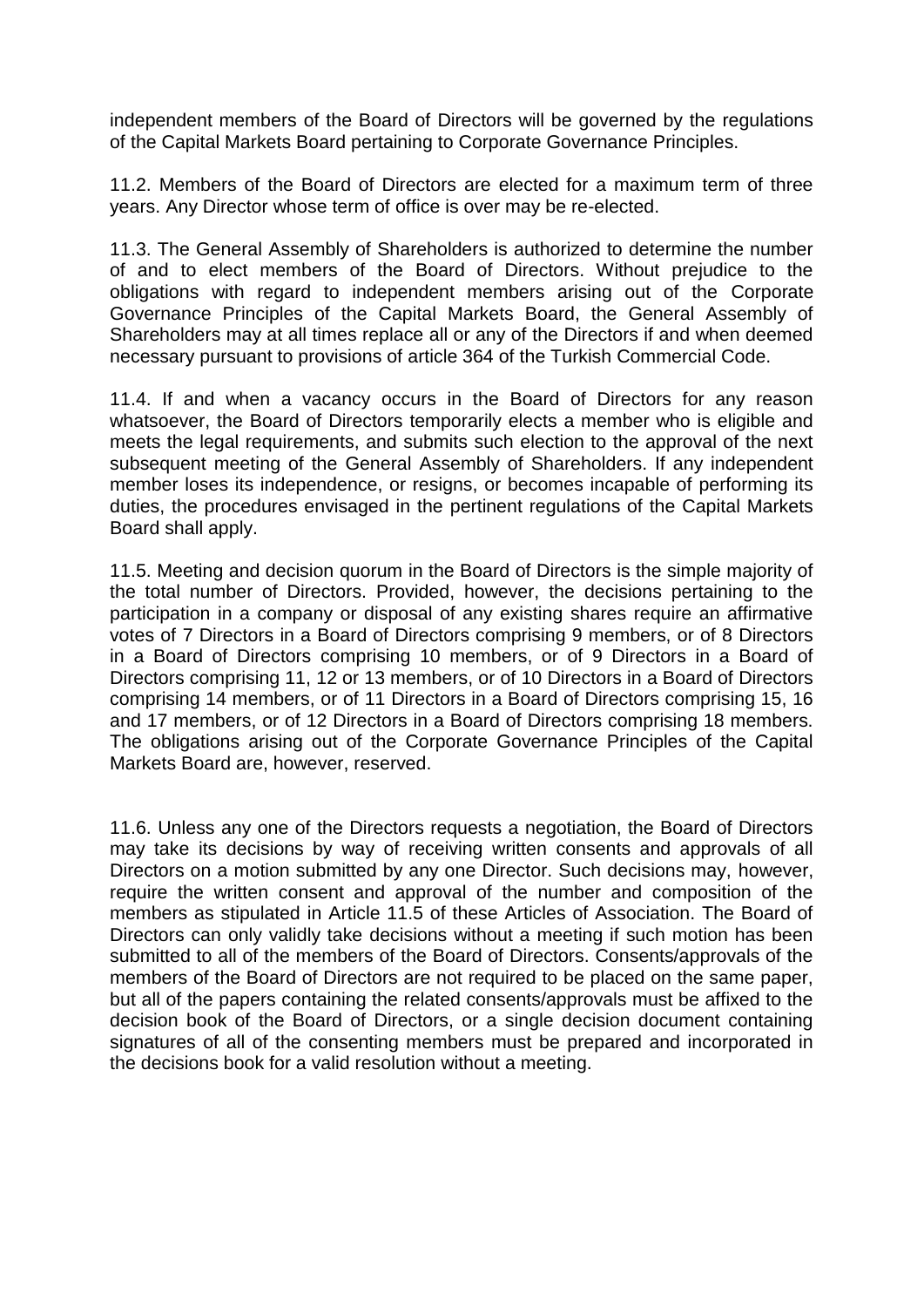### **ARTICLE 12: STRUCTURE, REPRESENTATION AND DELEGATION OF POWERS OF THE BOARD OF DIRECTORS**

12.1.If not elected by the General Assembly, the Board of Directors itself shall elect the Chairman of the Board and at least one Vice Chairman of the Board of Directors to act as deputy in the absence of the Chairman. The Vice Chairman of the Board of Directors will also be granted the powers allotted to the Chairman of the Board of Directors under the Turkish Commercial Code for convening meetings and request of information.

12.2.The Board of Directors may, specifically initiate lawsuits in the name and on behalf of the Company, settle, apply to arbitration, request bankruptcy, suspension of bankruptcy and concordat, undertake foreign exchange transactions, make donations subject to compliance with the regulations of the Capital Markets Board, become guarantor, transfer immovables and establish encumbrance on the same. If need be, the Board of Directors may authorize third persons in this respect.

12.3.The Board of Directors is authorized to delegate all or some of its managerial powers to one or more directors or non-directors (executive directors) by an internal directive to be prepared pursuant to article 367 of the Turkish Commercial Code. By the said internal directive, the Board of Directors determines the powers and responsibilities of the executive directors, and may delegate to the relevant persons all kinds of powers and responsibilities of the Board of Directors under conditions, provisions and restrictions to be determined again by the Board of Directors, and if and when deemed necessary, may change or withdraw all or some of these powers. The provisions of articles 371, 374 and 375 of the Turkish Commercial Code are reserved. Provided, however, in any case, the following actions require the decision of the Board of Directors; purchase, lease, sale or rent of real properties, and sea and air transportation means and vehicles, and subject to compliance with the regulations of the by the Capital Markets Board, establishment of all kinds of rights, including, but not limited to mortgages and pledges, on such properties in favor of itself and/or third parties, and removal and annulment of such encumbrances, and establishment and removal of such rights on the real properties and other assets and properties of the third parties by the Company, and carrying out commercial passenger and cargo transportation by its own aircrafts.

12.4.Pursuant to article 370 of the Turkish Commercial Code, the Board of Directors may delegate its representation rights to one or more persons who need not to be a member of the Board of Directors or a shareholder. Provided, however, the representation rights of at least one member of the Board of Directors must be retained. Unless otherwise resolved by the Board of Directors, the Board of Directors, with the joint signatures of any two members of the Board of Directors, who are not the independent members as per the pertinent regulations of the Capital Markets Board, affixed under the title of the Company may represent the Company in all circumstances.

12.5.The Board of Directors shall have full authority with respect to the delegation of its management and representation powers as stipulated above.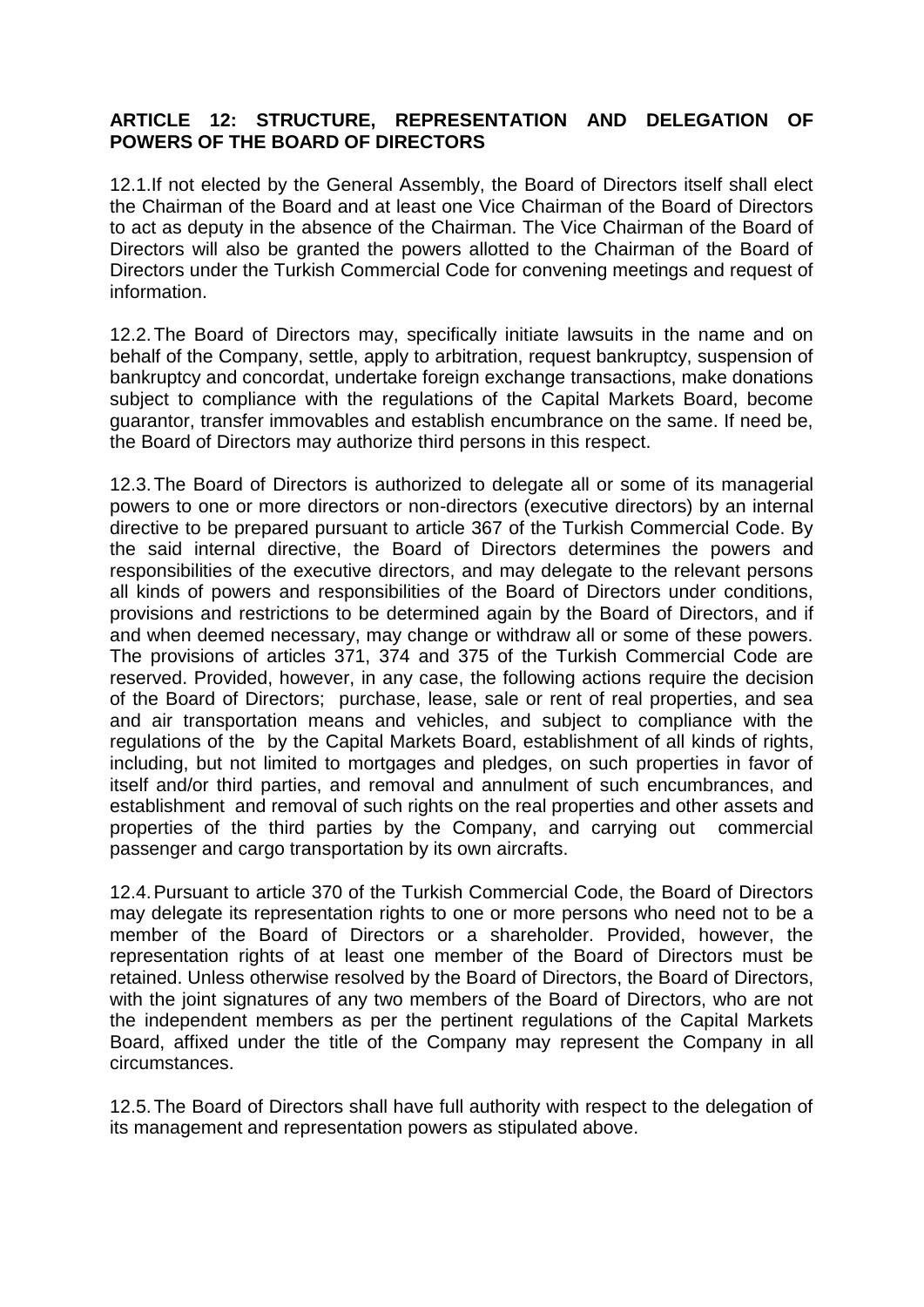12.6.The Company shall have a Planning and Coordination Council (the "Council") consisting of members to be designated by the Board of Directors. The Chairman of the Board of Directors shall preside the meetings of the Council.

The main purpose of the Council is to review, assess, and advise on the operating results, business plans, long-term plans and personnel policies of the companies which are directly or indirectly controlled by the Company or of the Company participates in management of.

The meeting and functioning principles of the Council shall be determined by the Board of Directors.

12.7. Besides, the Board of Directors may, as deemed appropriate and subject to compliance with the applicable laws and regulations, establish committees or subcommittees for advisory, coordination, audit or similar purposes which may consist of the directors of the Board and/or members other than the directors of the Board. The composition, meeting, functioning and reporting principles of the committee chairman and the members shall be determined, regulated and revised by the Board of **Directors** 

### **Article 13: REMUNERATIONS AND FEES OF DIRECTORS AND COMMITTEE MEMBERS**

Pursuant to the relevant provisions of the Turkish Commercial Code and regulations of the Capital Markets Board, the members of the Board of Directors and the committee members referred to in Article 12 may be entitled to remunerations, fees, bonuses or premiums in consideration of their services rendered to the Company as members of the Board of Directors and the committee members. Amount and terms of payment due and payable to the members of the Board of Directors, including the executive directors, shall be stipulated by the General Assembly, while amount and terms of payment due and payable to the committee members shall be determined by the Board of Directors in accordance with the applicable legislation. Stock options or performance based payment schemes of the Company cannot be used in remuneration of the independent members of the Board of Directors.

## **Article 14: AUDIT**

Audit of the Company and other matters as stipulated in the applicable legislation shall be governed by the relevant provisions of the Turkish Commercial Code and the Capital Markets laws and regulations. The Board of Directors may, pursuant to article 366 of the Turkish Commercial Code, establish an internal audit system reporting to the Board of Directors for internal audit purposes.

#### **Article 15: GENERAL ASSEMBLY OF SHAREHOLDERS**

The following principles shall be applied in the meetings of the General Assembly of Shareholders:

**(a) Convocation:** The General Assembly of Shareholders shall convene either for ordinary or extraordinary meetings. The meetings shall be summoned in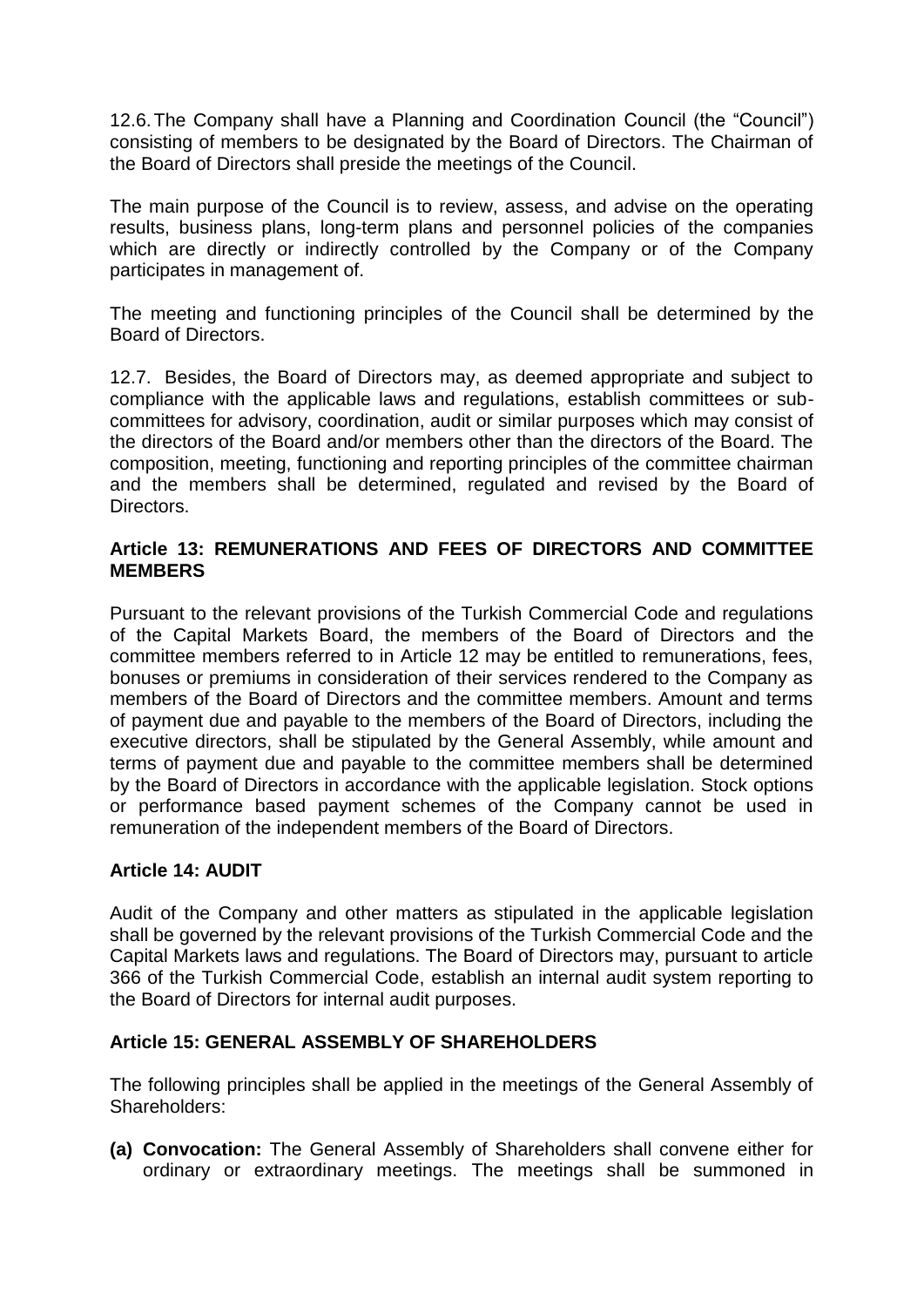accordance with the provisions of the Turkish Commercial Code and the regulations of the Capital Markets Board. The meetings of the General Assembly of Shareholders shall be open to public, including but not limited to, the stakeholders and media, who will have no right to speak therein.

**(b) Date and Time:** The ordinary meetings of the General Assembly of Shareholders are to be held at least once a year within three months following the end of each fiscal year of the Company. The agenda topics are discussed and resolved in these meetings.

The extraordinary General Assembly of Shareholders shall convene in a meeting, if and when deemed necessary, in the course of business of the Company in accordance with the provisions of the Turkish Commercial Code, the regulations of the Capital Markets Board, and these Articles of Association.

- **(c) Right to Vote:** In the ordinary and extraordinary meetings of the General Assembly of Shareholders, the holders of Group "A" shares shall have two voting rights per share, and the holders of other group of shares shall have one voting right per share. Provided, however, the holders of the any group of shares shall have only one voting right per share in the decisions pertaining to the amendments to the Articles of Association, and acquittal and initiation of lawsuits for liability. In the General Assembly meetings, votes will be cast by raising hands. Provided, however, votes shall be cast by secret ballot upon the request of the shareholders representing at least one twentieth of the total shares represented in the meeting.
- **(d) Representation by Proxy:** Subject to and in accordance with the regulations of the Capital Markets Board, in the meetings of the General Assembly of Shareholders, the shareholders may be represented through a proxy appointed from among the other shareholders or third parties. The proxies who hold shares in the share capital of the Company are authorized to cast votes both on behalf of themselves and the shareholders being represented by such proxies. Except for the appointment of proxies via the Electronic General Assembly System, the power of attorney to be to be issued in this respect should be in writing.
- **(e) Place of Meeting:** The General Assembly of Shareholders shall convene in meetings at the headquarters of the Company or at any convenient place in Ankara, Istanbul or İzmir.
- **(f) Participation in Meetings:** The executive directors and at least one member of the Board of Directors, the auditor, at least one of the officers in charge of preparation of financial statements, and at least one officer who is capable of furnishing necessary information about the specific issues included on the agenda thereon shall attend the meetings of the General Assembly of Shareholders. If any person, other than those who are legally required to attend the General Assembly meetings, does not attend the meeting, the reasons of absence will be reported by the chairman of the meeting to the General Assembly of Shareholders.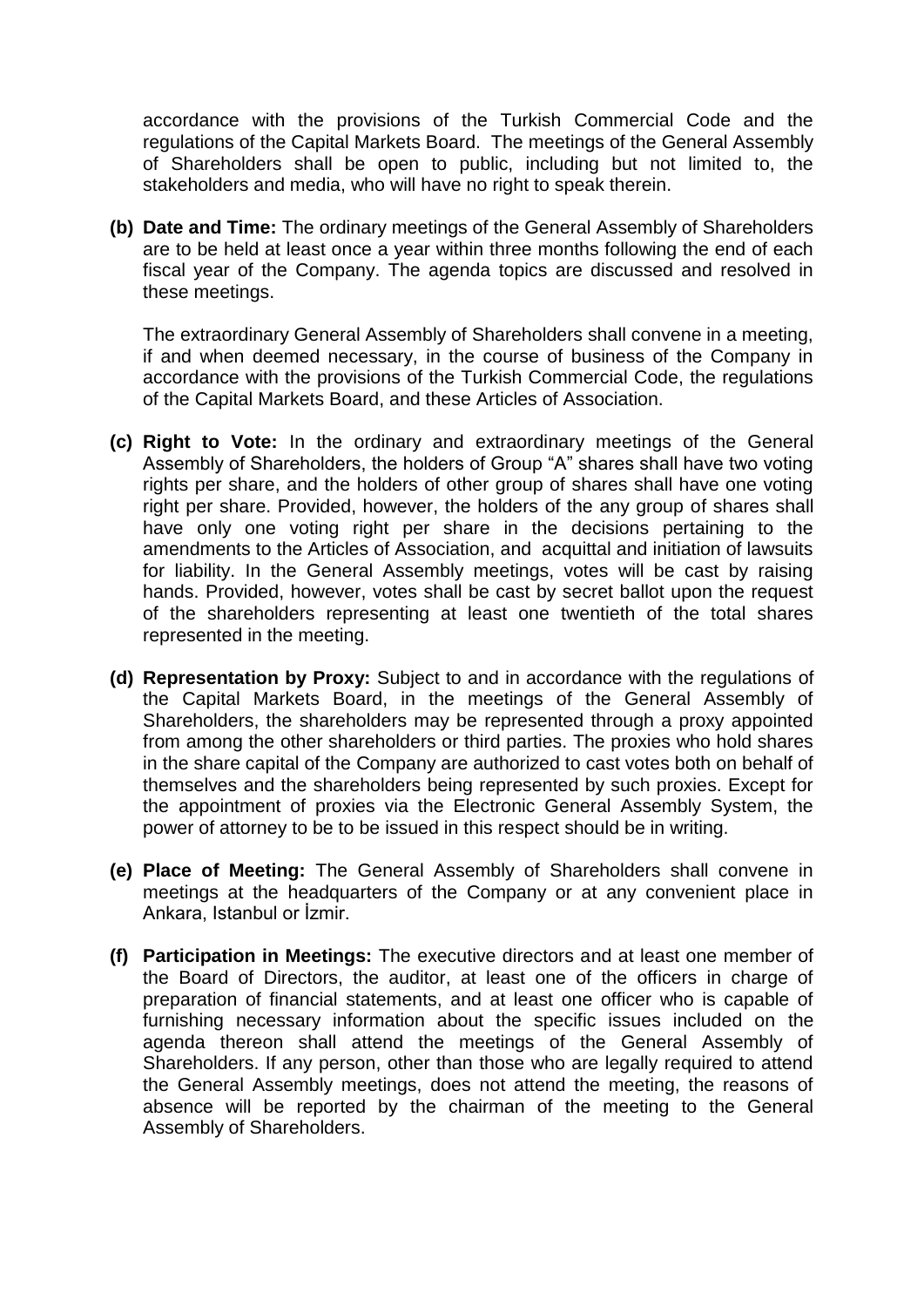- **(g) Presiding the Meeting:** The chairman of the meeting who is authorized to moderate in the meeting of the General Assembly of Shareholders will be appointed from among shareholders, and at least 1 (one) vote-collector and a secretary will be appointed from among shareholders or from third parties.
- **(h) Meeting and Decision Quorums:** Unless a higher quorum is required as per these Articles of Association, the meeting and decision quorums in all meetings of the General Assembly of Shareholders of the Company shall be governed by the provisions of the Turkish Commercial Code and the regulations of the Capital Markets Board.
- **(i) Internal Directive:** In accordance with the relevant provisions of the Turkish Commercial Code and the applicable legislation, the Board of Directors will issue and submit to the General Assembly for approval an internal directive which sets forth the procedures and principles relating to the conduct of the General Assembly. Upon approval by the General Assembly, the internal directive will be registered with and published in the Trade Registry.
- **(j) Participation in the Meetings of the General Assembly of Shareholders by Electronic Means:** The persons having right to participate in the general assembly meetings of the Company may participate in these meetings via electronic means pursuant to article 1527 of the Turkish Commercial Code. Pursuant to the provisions of the Regulation on General Assembly Meetings Held Electronically in Joint-Stock Companies, the Company may either establish an electronic general assembly meeting system itself, or outsource such services to the existing service providers, in order to enable such right holders to participate, express their opinions, submit motions and proposals, and cast their votes electronically in the General Assembly meetings. In all of the General Assembly meetings, as per the provisions of this Article, the right holders and their proxies will be enabled to use their rights arising out of the aforementioned Regulation.

#### **Article 16: CORPORATE GOVERNANCE PRINCIPLES**

The mandatory Corporate Governance Principles of the Capital Markets Board shall be complied with.

All material transactions as specified under the Corporate Governance Principles, all related party transactions, and establishment of mortgages, pledges or other encumbrances in favor of the third parties shall be carried out in compliance with the Corporate Governance Principles of the Capital Market Board.

All actions and decisions of the Board of Directors which do not comply with the Mandatory Principles will be invalid and deemed to be in conflict with these Articles of Association.

#### **Article 17: ANNOUNCEMENTS**

Information legally required to be announced by the Company shall be announced in accordance with the relevant articles of the Turkish Commercial Code, and regulations, communiqués and circulars issued by virtue of the said Code, and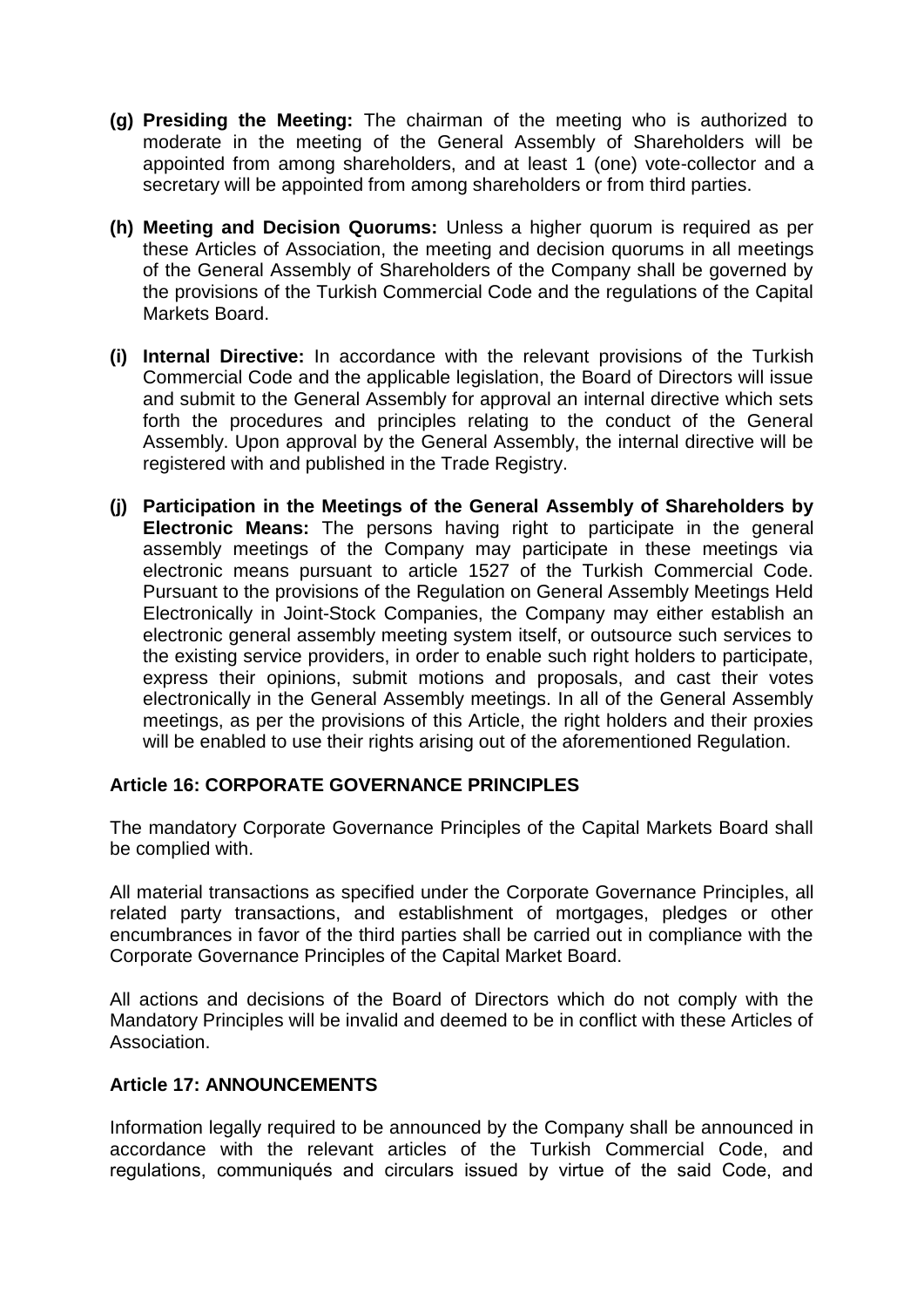regulations of the Capital Markets Board, and other applicable legislation. If place of announcement is not stipulated in the pertaining regulations, such information will be posted on the website of the Company.

### **Article 18: FISCAL YEAR**

The fiscal year of the Company begins in the first day of January and ends in the last day of December of the same year.

### **Article 19: DISTRIBUTION OF PROFIT**

The Company shall comply with the provisions of the Turkish Commercial Code and the Capital Markets laws and regulations pertaining to the distribution of profit.

The balance, after deduction of the previous year losses (if any) from the remaining current profit of the of the Company as shown in the balance sheet of the Company which yields to the total income of the Company as of the end of the related fiscal year, less the general expenses and overheads along with the amounts, such as various depreciation items, mandatory to be paid by the Company and other amounts mandatory to be set aside by the Company, and all and any taxes payable by the Company, will be allocated and distributed as shown below:

General Legal Reserve Fund:

(a) 5% is set aside as legal reserve fund until it reaches to 20 % of the paid-in capital of the Company as per the pertinent provisions of the Turkish Commercial Code.

First Dividend:

(b) Out of the balance, first dividend is set aside which to be calculated by taking into account any donations granted during the relevant fiscal year in accordance with the Turkish Commercial Code and the Capital Markets laws and regulations.

(c) After setting aside 5% legal reserve fund according to the provisions of the Turkish Commercial Code and the financial obligations due and payable by the Company, and after deducting first dividend to be calculated as per sub-paragraph (b) over the paid-in capital of the Company, out of the before tax profit of the Company, an amount up to 2% as determined by the General Assembly of Shareholders shall be allocated to Koç Holding Pension and Support Fund Foundation.

(d) Save for the obligations with regard to first dividend as set forth in subparagraph (b), after setting aside 5% legal reserve fund in accordance with the provisions of the Turkish Commercial Code and the financial obligations due and payable by the Company, and after deduction of an amount equal to 5% of paid-in capital, 3% of the remaining amount will be allocated to the holders of the dividend right certificates. Provided, however, the amount to be paid to the holders of the dividend right certificates cannot be exceed one tenth of the amount remaining after